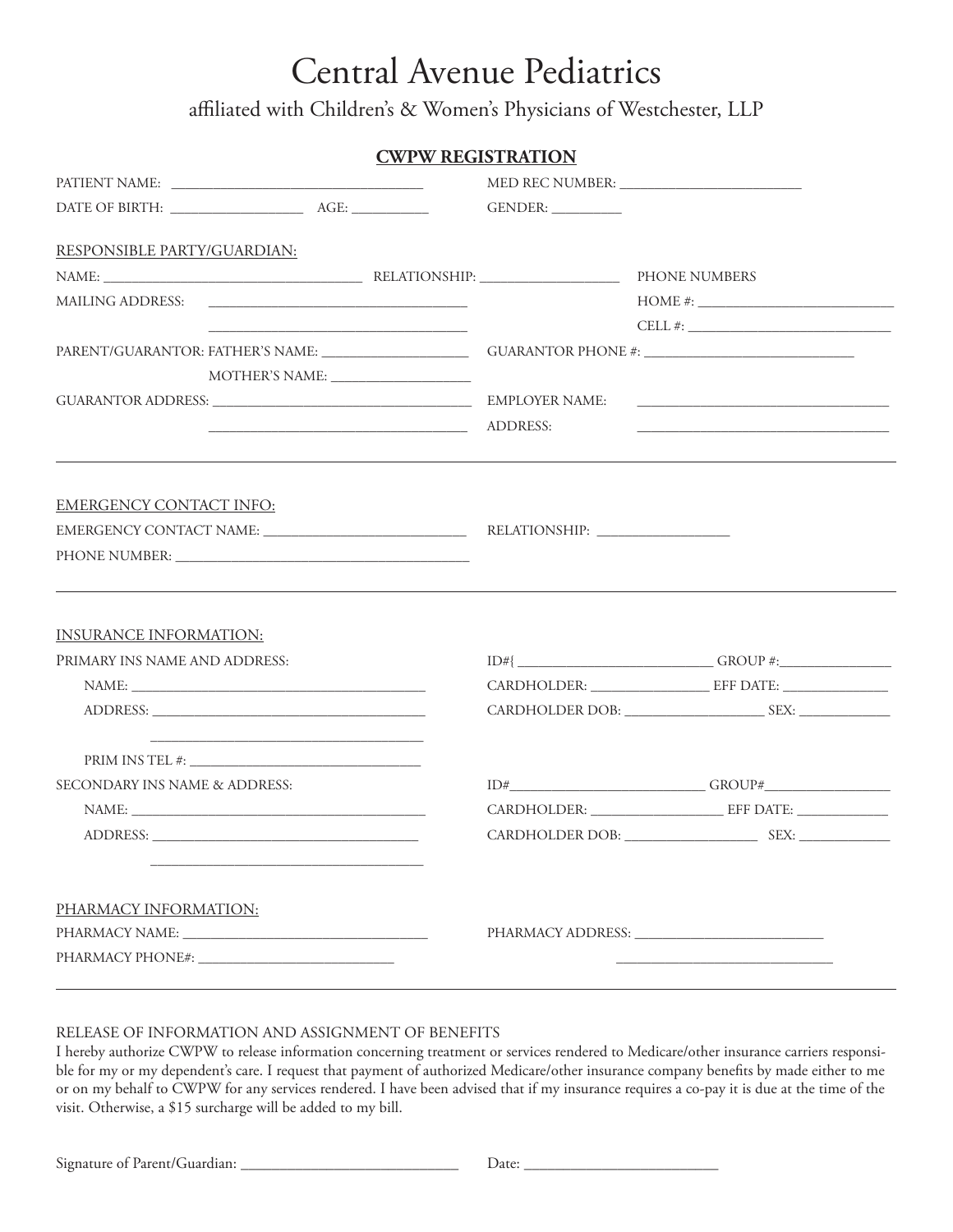## **Children's & Women's Physicians of Westchester, LLP E-Mail Communication Patient Consent**

Dear \_\_\_\_\_\_\_\_\_\_\_\_\_\_\_\_\_\_\_\_\_\_\_\_\_\_\_\_ :

E-mail offers an easy and convenient way to communicate but it is not the same as calling your physician's office. You can't tell when your message will be read or responded to, or even if your doctor is readily available or on vacation. Children's and Women's Physicians of Westchester LLP ("CWPW") will communicate with our patients (or their parents or guardians) by email only if we receive your agreement to the terms set forth in this Consent. Your consent to these terms will apply to all CWPW clinical providers as well as non-clinical personnel of CWPW who are involved in your care, scheduling, billing and other activities.

- **• Use of email is never appropriate for urgent or emergency health problems!** You must call your physician's office or go to a hospital Emergency Department.
- **• CWPW WILL NOT ENGAGE IN OR RESPOND TO TEXT MESSAGING BY USE OF A CELL PHONE OR SIMILAR MOBILE DEVICE**
- E-mail is not to be used as a substitute for face-to-face consultation with your physician and is at your physician's sole discretion.
- E-mail is appropriate for communicating regarding routine matters that don't require a lot of discussion, such as prescription refill requests, referral and appointment scheduling requests and billing/insurance questions. CWPW may utilize e-mail it its discretion to send you information about our practice and services, including appointment reminders, our patient programs and new services.
- Your use of e-mail is not confidential and it may not be encrypted. It is like sending a postcard through the amil. Our staff (clinical and non-clinical) may read your e-mails in the course of their work duties. If you send e-mails through a work e-mail account, your employer may have the legal right to read your e-mail.
- E-mail should never be used to communicate sensitive medical information, such as information regarding sexually transmitted diseases, AIDS/HIV, mental health, developmental disability or substance abuse.
- E-mail may become part of the medical record when it contains clinical information, and we believe it is appropriate to include it in the medical record. In such case, the message may be retained in the patient health record.
- By signing below, you represent to CWPW that (a) you are the patient or parent or guardian **of the minor child or person lacking capacity to consent to their treatment** listed below; (b)you are an authorized user of the listed e-mail account; (c) you have the authority to consent to our use of the account for communications concerning the patient; and (d) you accept full responsibility for monitoring the security of use of the email account on your end. You agree that CWPW will have no responsibility to use any measure to verify that the recipient or sender utilizing your email address is you.
- Either party can revoke permission to use the e-mail system at any time in writing.
- This email agreement ONLY covers the individual signing below. Each authorized representative of the patient must sign his own email Consent.

I wish to communicate by e-mail with CWPW concerning the patient listed below upon the term of this Consent.

| Patient name                    |
|---------------------------------|
| Patient or Guardian's signature |
| Your E-mail Address:            |

Date:

Your E-mail Address: \_\_\_\_\_\_\_\_\_\_\_\_\_\_\_\_\_\_\_\_\_\_\_\_\_\_\_ Your state of residence: \_\_\_\_\_\_\_\_\_\_\_\_\_\_\_\_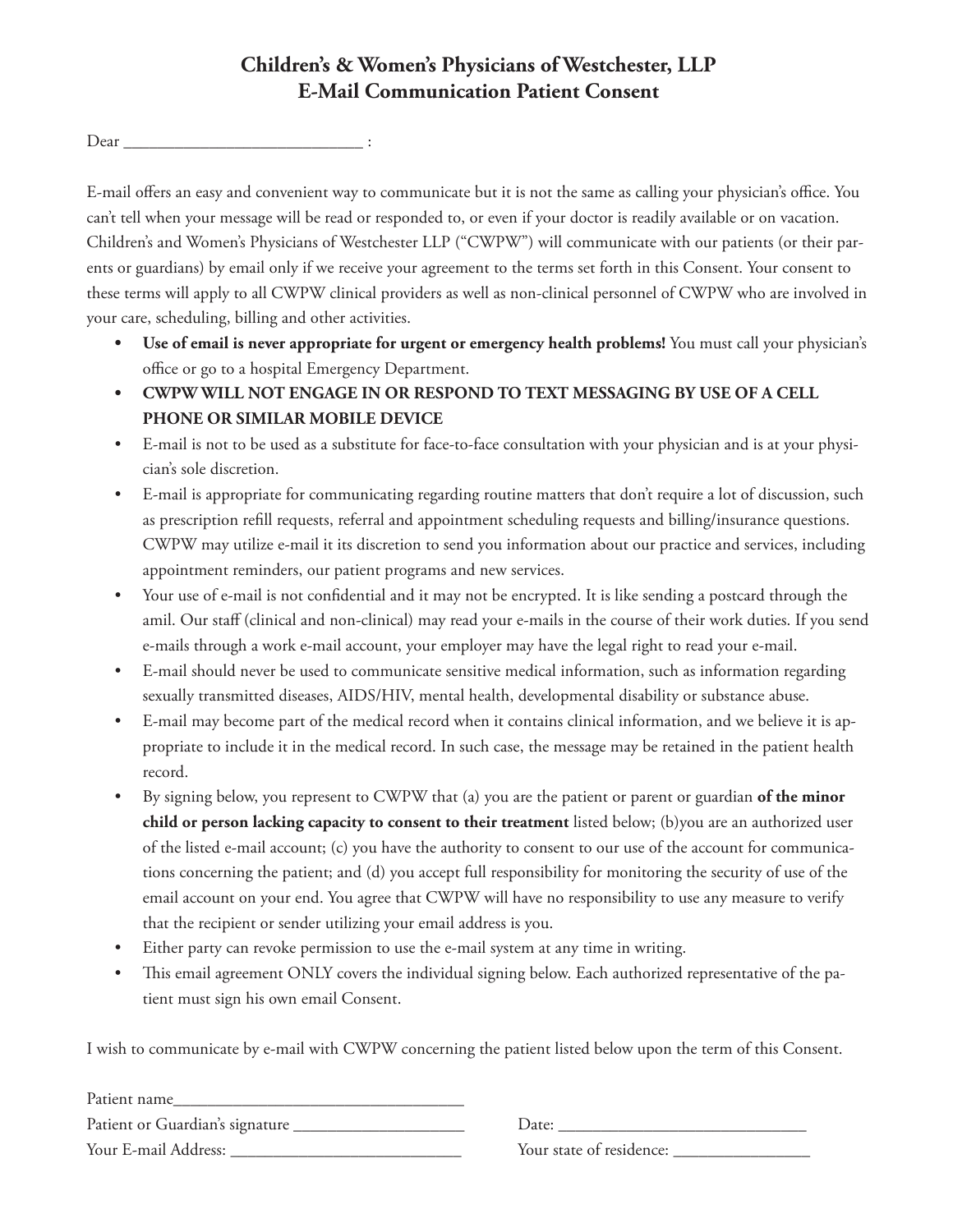## **Children's & Women's Physicians of Westchester, LLP**

## **PATIENT FINANCIAL POLICY**

Thank you for choosing Children's & Women's Physicians of Westchester, LLP as your (your child's) health care provider. Please be assured that your child's health care is of the utmost importance to us.

Thank you for taking the time to review our policies. Your clear understanding of our Financial Policy is important to our professional relationship with you. Please feel free to ask any questions or share any special concerns that you may have.

#### **Co-Payments**

We are required to collect your co-payment at the time of the visit. There will be a \$15 surcharge applied to your balance if your co-pay is not paid at time of visit. CWPW accepts cash, check or credit cards.

Some insurance plans charge multiple co-pays for services provided on the same day. If you have any of those services you may be billed for additional co-payments after the visit.

#### **No Show/Late Cancel Policy**

A \$25 surcharge will be applied to your balance if you (your dependent) do not arrive for an appointment and do not cancel prior to the late cancel period. Please consult with your physician's office for specific information about the late cancel period.

#### **Insurance**

We will require a copy of your (or your dependent's) insurance card for our files. Please also inform us of any change in your insurance coverage.

#### **Participating plans**

CWPW participates in most insurance plans. In order to properly bill your insurance company we require all insurance information including primary and secondary insurance, as well as any change of insurance information. Failure to provide complete insurance information may result in patient responsibility for the entire bill. It is the insurance company that makes the final determination of your eligibility and benefits. You are responsible for any co-insurance, deductible or non-covered services not paid by your insurance.

#### **Non-Participating Plans**

If we are out of network for your insurance and your insurance pays you directly, payment is due at time of visit unless other arrangements have been made prior to the visit.

#### **Referrals**

If your insurance company requires a referral, it is your responsibility to obtain it prior to the visit and have it at the time of the visit. If you do not have the referral you will be required to sign a financial waiver making you responsible for your bill if the referral is not obtained in time to have the visit covered by the insurance company.

#### **Self-Pay**

Payment is expected at the time of visit unless other arrangements have been made by the office manager prior to the visit.

#### **PATIENT FINANCIAL RESPONSIBILITY**

I acknowledge full responsibility for services rendered by Children's & Women's Physicians of Westchester, LLP. I understand that I am responsible for prompt payment of any portion of the charges not covered by insurance. I understand that co-pays are due at time of check-in; otherwise a \$15 surcharge will be added to my bill in addition to applicable co-pay charge.

I authorize CWPW to release information to Medicare/other insurance carriers responsible for my or my dependent's care. I request that payment of authorized Medicare/other insurance company benefits be made either to me or on my behalf to CWPW for any services rendered.

\_\_\_\_\_\_\_\_\_\_\_\_\_\_\_\_\_\_\_\_\_\_\_\_\_\_\_\_\_\_\_\_\_\_\_\_\_\_\_\_\_\_\_\_\_\_\_\_ \_\_\_\_\_\_\_\_\_\_\_\_\_\_\_\_\_\_\_\_\_\_\_\_\_\_\_\_\_\_\_\_\_\_\_\_\_\_\_\_\_\_\_\_\_

 $\overline{\phantom{a}}$  , and the contribution of the contribution of the contribution of the contribution of the contribution of the contribution of the contribution of the contribution of the contribution of the contribution of the

Name of Patient **Date of Birth** Date of Birth

 $\mathcal{L}_\text{max}$  and  $\mathcal{L}_\text{max}$  and  $\mathcal{L}_\text{max}$  and  $\mathcal{L}_\text{max}$  and  $\mathcal{L}_\text{max}$  and  $\mathcal{L}_\text{max}$ 

Signature of Parent or Authorized Person Print name of Parent or Authorized Person